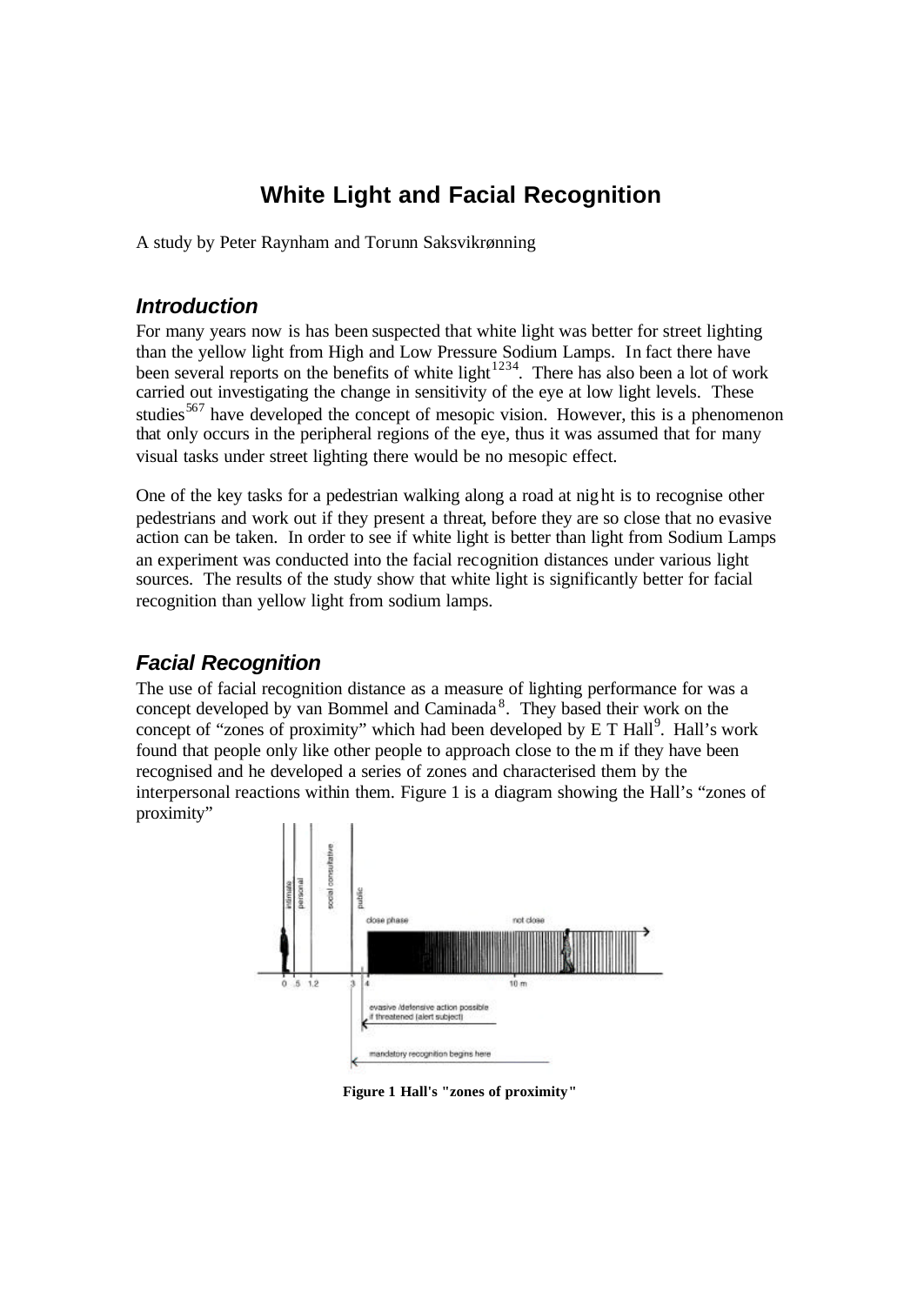From Hall's work van Bommel and his co-workers realised the importance of facial recognition to street lighting. They then found that Semi-cylindrical Illuminance  $(E_{\rm sc})$ was closely co-related to facial recognition and that an  $E_{\rm sc}$  of 0.8 lux on a persons face would permit them to be recognised at a distance of 4 metres.

The work of van Bommel et al was closely examined by the committee that wrote the current British Standard on lighting for minor roads  $10$ . The committee realised that facial recognition was the hardest visual task for a pedestrian. They did not want to adopt semicylindrical illuminance as a measure but the calculated that for the bulk of British street lighting installations an  $E_{\rm sc}$  of 0.8 lux corresponded to a horizontal illuminance of 50 lux.

However, at the time the standard was written no one considered the effect of changing the colour of the light source.

# *The Experiment*

In order to investigate the effect of light colour on facial recognition distance a disused office was converted into a simulated street. The space was 23 m by 6m with a sloping ceiling running from 3m to 4 m. Figure 2 shows the space before the experiment was set up.

The space was blacked out using black theatrical drapes in front of the windows and around the walls. Lighting was provided by four 500mm diameter opal sphere luminaires mounted on 2.4 m columns. Figure 3 shows a layout diagram of the space and Figure 4 shows the space when lit using compact fluorescent lamps.



**Figure 3 The Layout of the Space**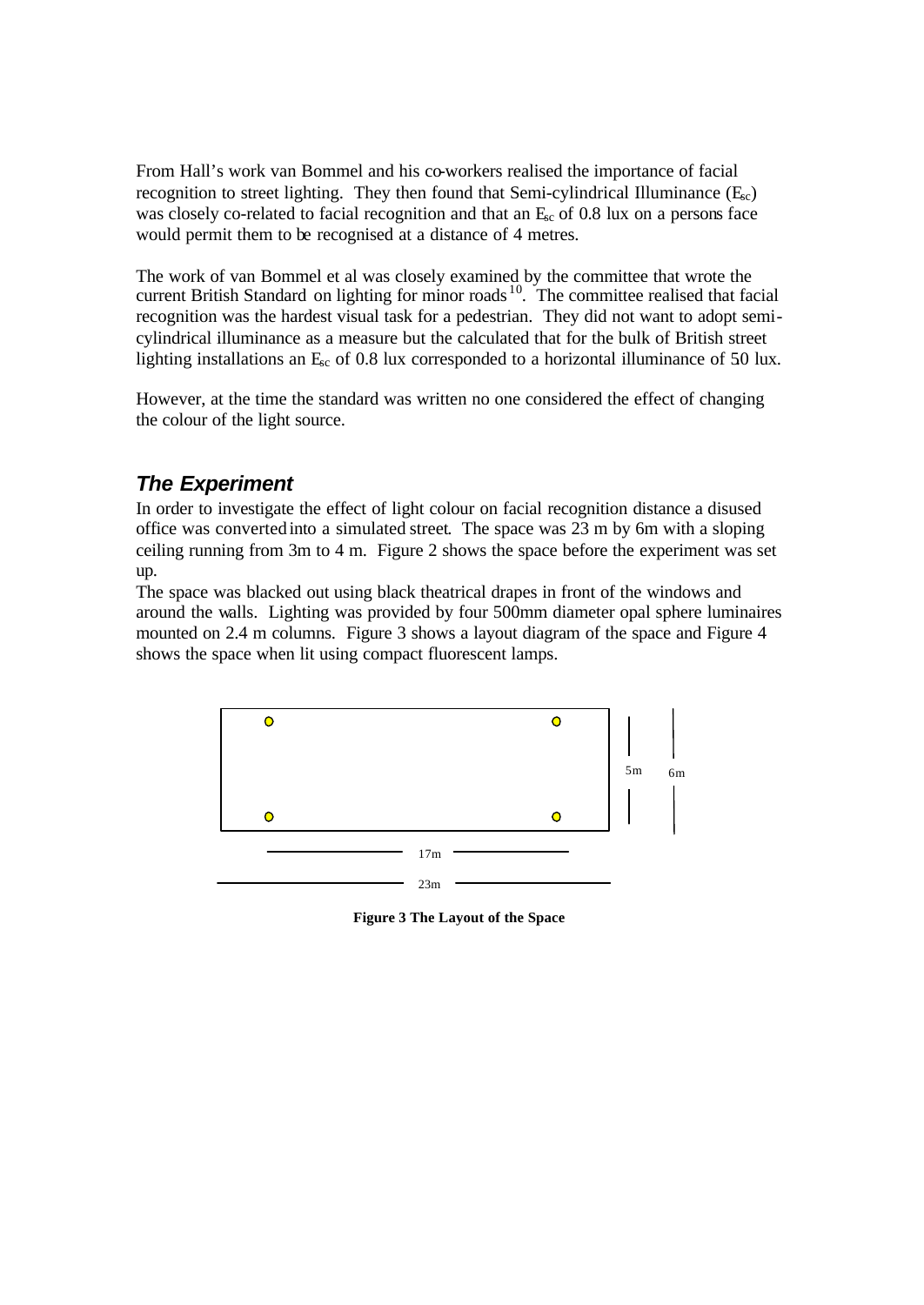

**Figure 4 the Experimental Space Lit with Compact Fluorescent Lamps**

The luminaires were able to take a range of lamps and dimming gear was available for SON and compact fluorescent lamps. In order not to put too much light onto the ceiling the tops of the luminaires were sprayed black. Two experiments were carried out; in the first experiment the subject was asked to walk towards a person until their face could be recognised, in the second experiment the subject had to recognise two faces separated by 3 metres Figures 5 & 6 give the experimental layouts.



**Figure 5 Layout of the First Experiment**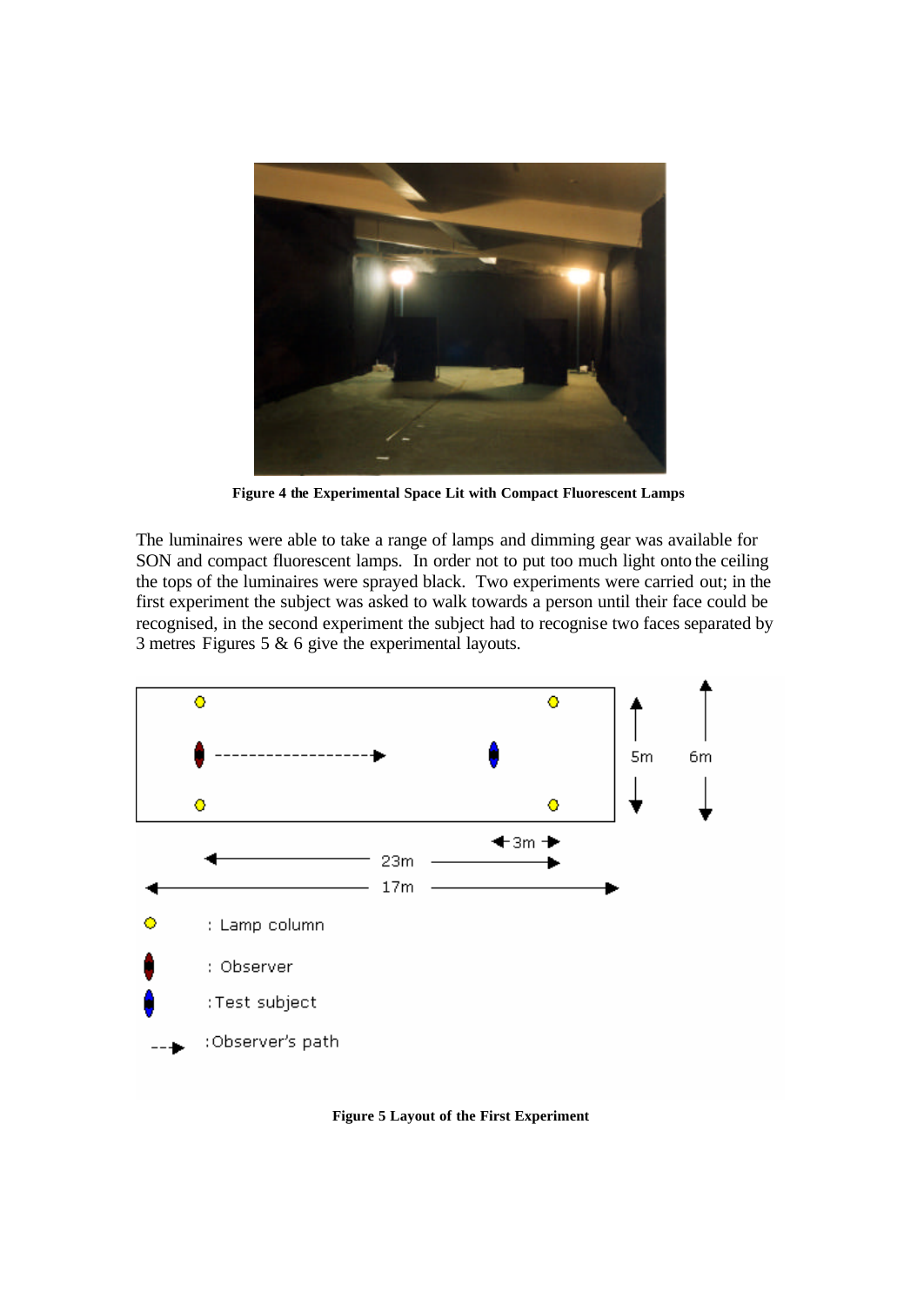

#### **Figure 6 Layout of the Second Experiment**

The first experiment was set up to replicate van Bommel's work, the second experiment was designed to get the observers to use their peripheral vision and thus it was hoped that some evidence of mesopic vision would be found.

Tests were carried out with 3 different light sources - a SON and two types of CFL, details are given in Table 1

| <b>Lamp Type</b>      | <b>Colour</b><br>Temperature $(K)$ | <b>Colour Rendering</b><br>(Ra8) |
|-----------------------|------------------------------------|----------------------------------|
| Philips SON-T PRO 70W | 2000                               | 25                               |
| Philips PL-T 42W/827  | 2700                               |                                  |
| Philips PL-T 42W/840  | 4000                               |                                  |

**Table 1 Lamps used in the experiment**

In the first experiment 8 observers were used, there were 3 women and 5 men with ages ranging from 15 to 59. For the second experiment there were 2 men and 4 women with ages ranging from 27 to 39. All observers had normal colour vision. In all the experiments the each of the observers had to recognize 3 different faces in each of the lighting conditions.

### *Results*

The average recognition distances for all 8 observers are plotted in Figure 7 against the semi-cylindrical illuminance.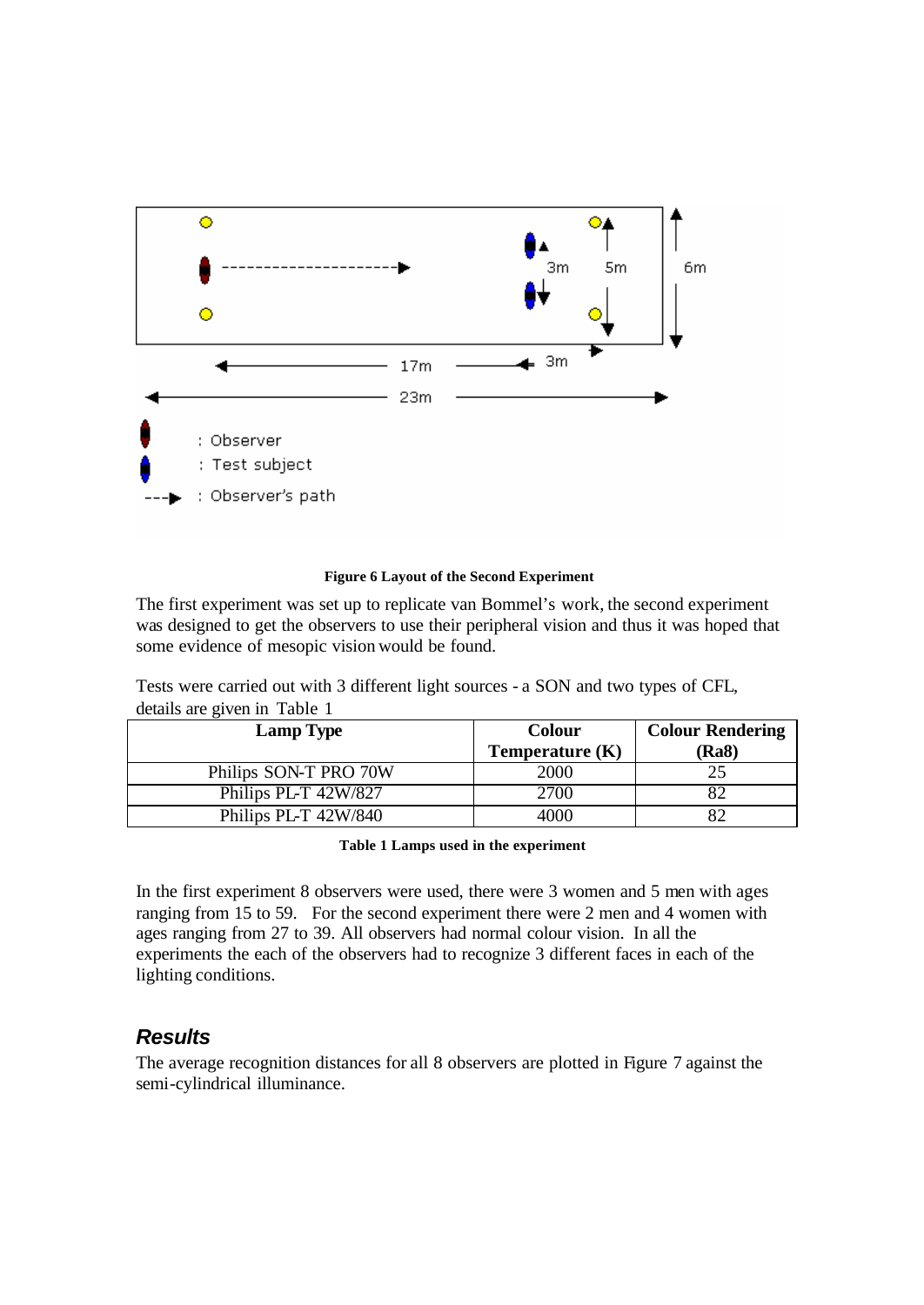

**Figure 7 Average Recognition Distance**

As can be clearly seen from Figure 7 much less light is needed with the compact fluorescent lamps to achieve a given recognition distance. However, the individual observers all had different performances, which relate to the quality of their eyesight and it was observed that there was a strong correlation between age and eyesight .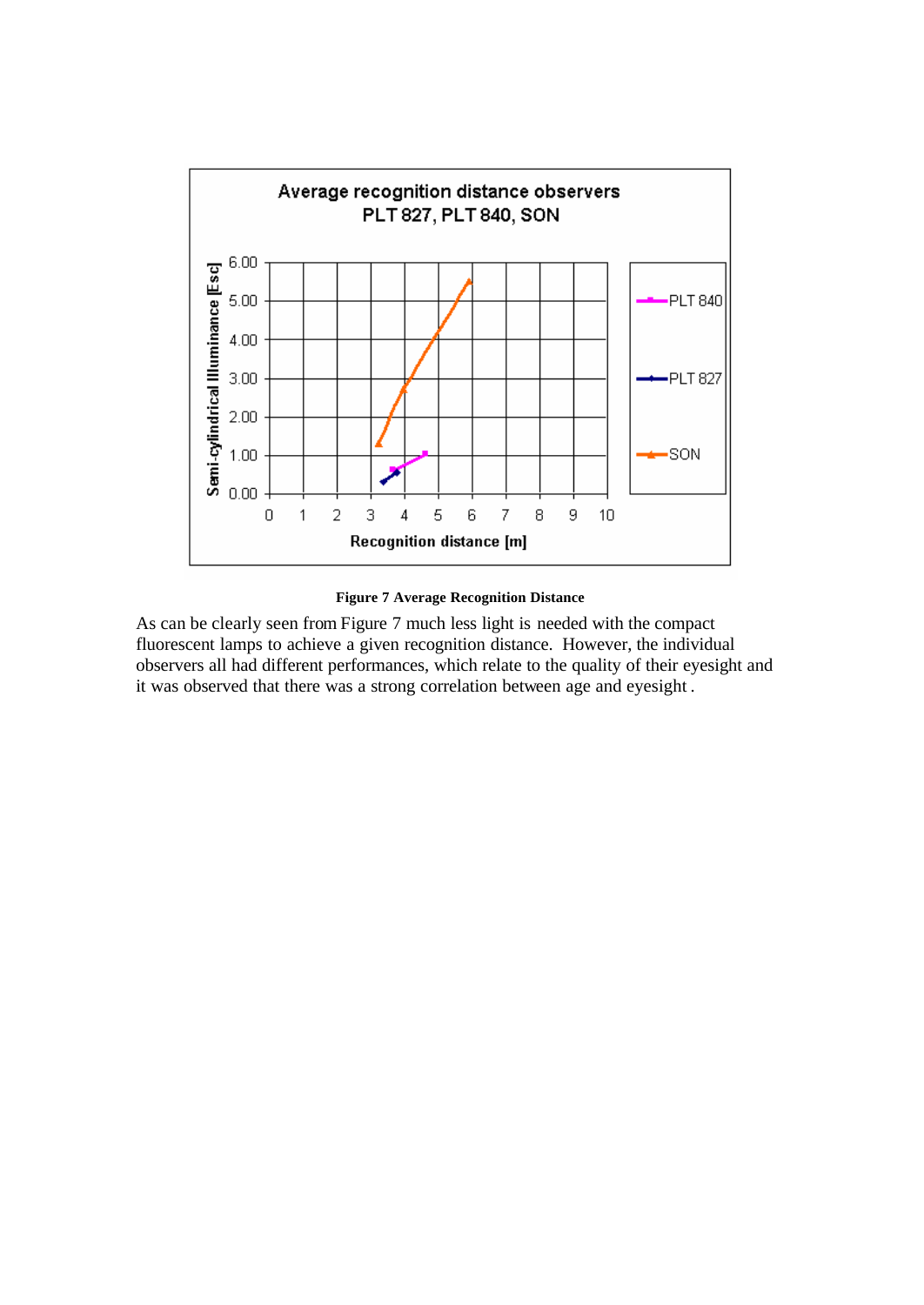

**Figure 8 Change in Recognition Distance with Age**

Figure 8 shows the performance of observers under SON light. The chart shows the performances of observers between 20 and 30 and compares them observes over 45. It can clearly be seen that observers over 45 needed significantly more light to achieve the same recognition distance as the younger observers.

There was no sign of mesopic vision being the cause of the change in the performance between the SON and the compact fluorescent lamps. If this had been the case then there would have been a difference in the performance between the two fluorescent lamps, the lamp with the 4000k colour temperature out performing the one with 3000K colour temperature. In fact no evidence of mesopic vision was found even in the experiment where the observers had to recognize two faces. Figure 9 shows the results of the second experiment superimposed on the results of the first experiment. As expected the recognition distances were shorter, this follows from the fact that it is visually harder to recognize two faces than it is to recognize one. However, if the performance had been governed by mesopic vision a greater difference if performance between the SON and CFL would have been expected, if anything there was less difference in performance.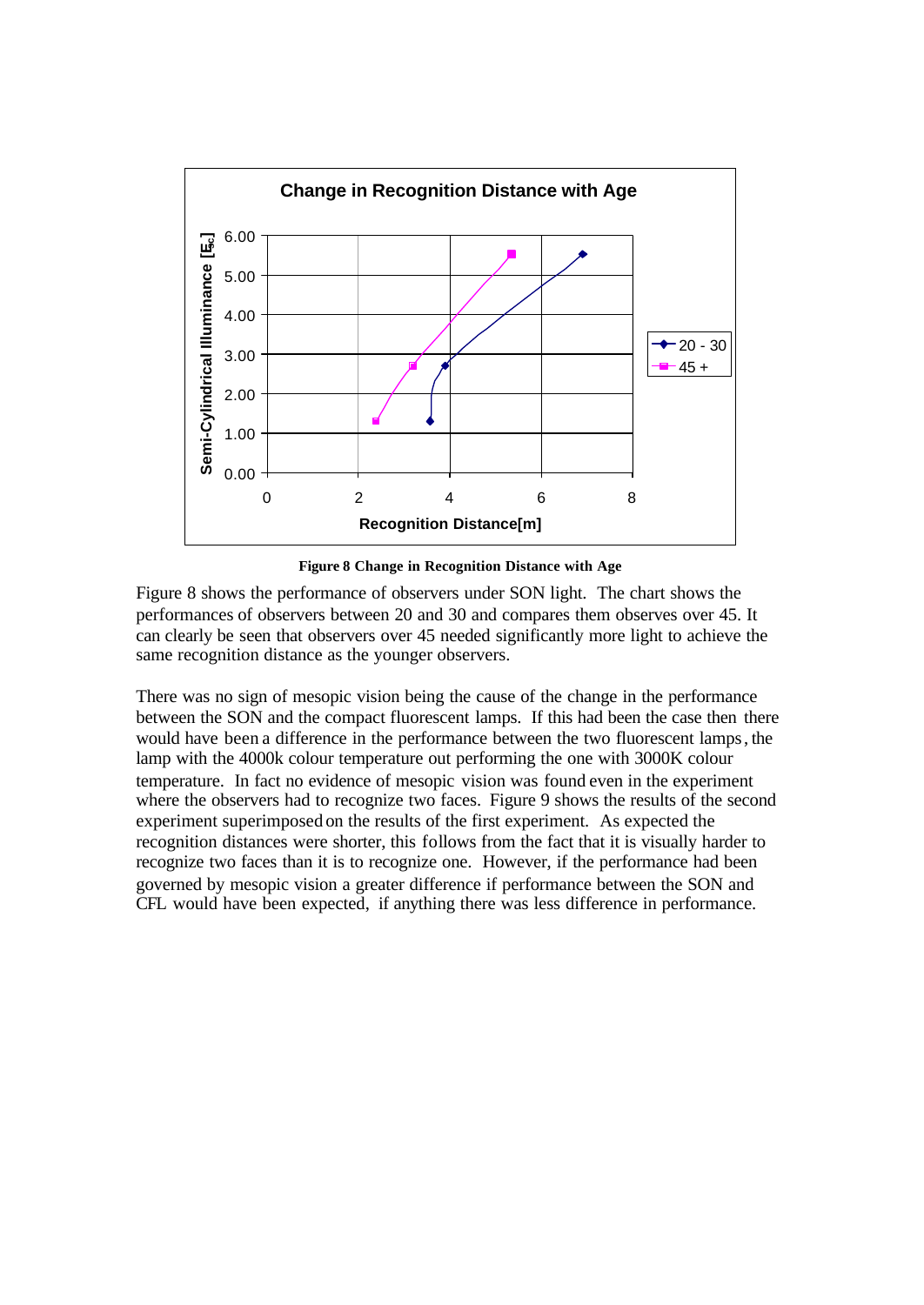

**Figure 9 Results of the Second Experiment Superimposed on the Results of the First Experiment**

## *Conclusions*

For many years now concept of facial recognition has been embodied into the lighting design advice given in the British Standard<sup>10</sup>. The values arrived at were largely based on the work of van Bommel and his co workers. In this study this work has been revisited in order to assess the relative performance of different light sources. Figure 10 shows the comparison between our results and those of van Bommel.



**Figure 10 Results of our 1st Experiment compared to the Results from van Bommel**